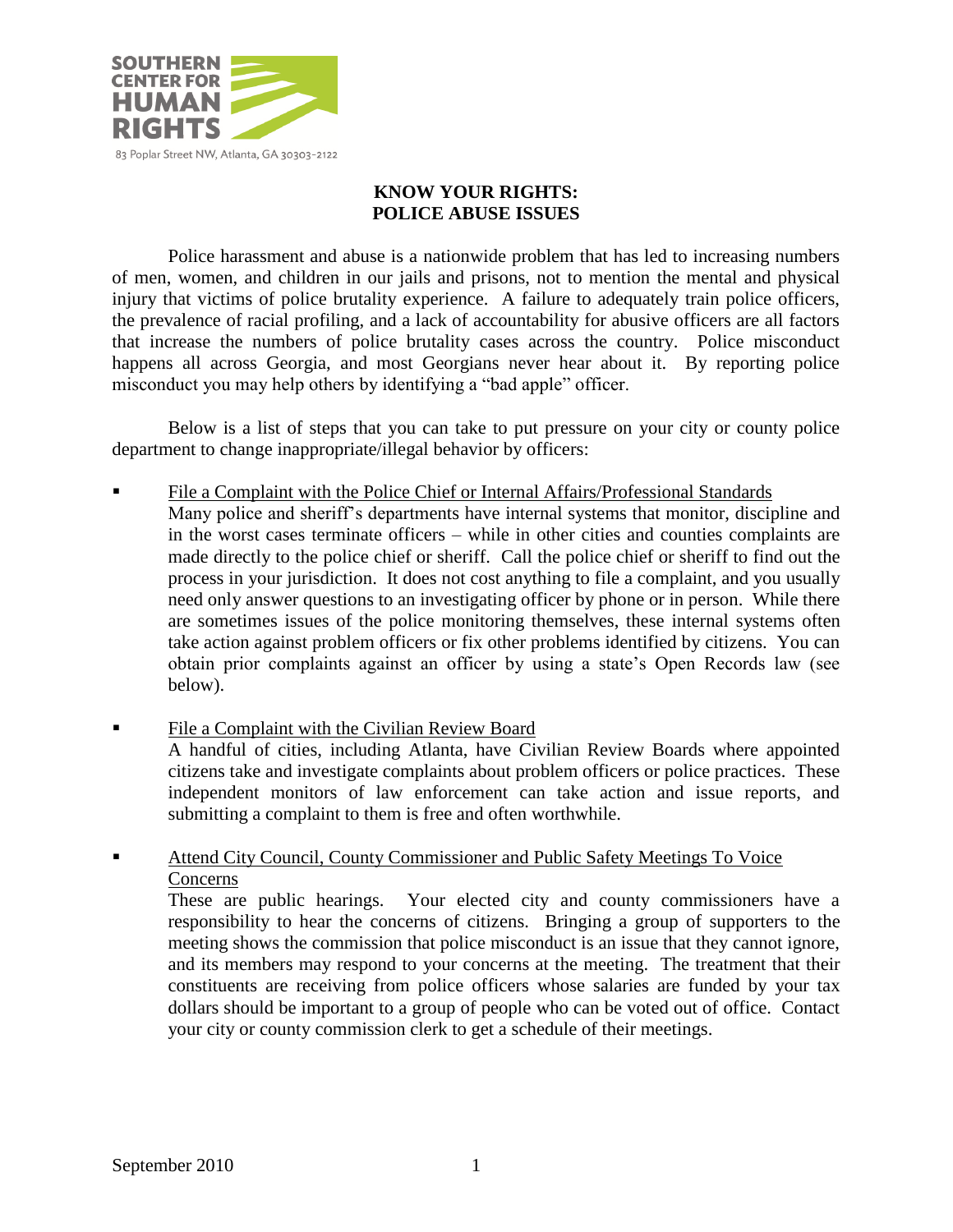### Get Background Histories of Problem Officers

By contacting the Georgia Peace Officers Standards and Training Council (GA POST), and filing an open records request (ORR) with the city or county, you can get the employment histories of officers in your area in order to see if they've been reprimanded or dismissed from previous law enforcement agencies because of their misconduct. **This information is public and you have a right to see it.** All requests must be in writing. A sample ORR can read as follows:

*Date*

*Address*

*Re: Open Records Request*

*Dear Sir or Madam:*

*Pursuant to the Georgia Open Records Act, I would like to request a copy of the employment history, training profiles and any citizen or other complaints concerning two officers: John Doe and Jane Smith.* 

*Thanks very much. You can fax this information to me at \_\_\_\_\_\_\_\_\_\_\_\_\_, or mail it to the following address.* 

As noted above, this information is open to the public, and the government has 3 days to respond to your request. NOTE: You will be charged 25 cents a page and officials can charge for labor after performing 15 minutes of work on your request. For more information on Georgia's Open Records Law, go to [http://www.gfaf.org.](http://www.gfaf.org/)

## Ask for Incident Reports

If you were involved in an altercation with a police officer, that officer is required to write a report describing what occurred and what force was used. This information is also open to the public. You can request this report through your local city or county police department by filing an ORR listing the name of the officer, name of the citizen(s) involved, date of incident, and location. The same monetary charges listed above would apply to this request also.

## Start a Petition Asking for The Dismissal of Problem Officers

You may not be the only person in your community who has suffered from police misconduct, or is concerned about the issue. Speak with people in your area about their experiences and see if they would be interested in participating in an effort to reform your police department. Collect as many signatures as you can, and present it to your mayor, city council, or other governing body. The more signatures calling for change, the better.

## Contact Elected Representatives

Oftentimes, the people we elect to represent our interests are not always aware of what's happening on our streets. Informing your legislator(s) of the abuses that are taking place at the hands of local police officers, and urging them to take a stand against police brutality, racial profiling, and the firing and re-hiring of known problem officers will hopefully lead to changes in our state laws. You can find out who your state